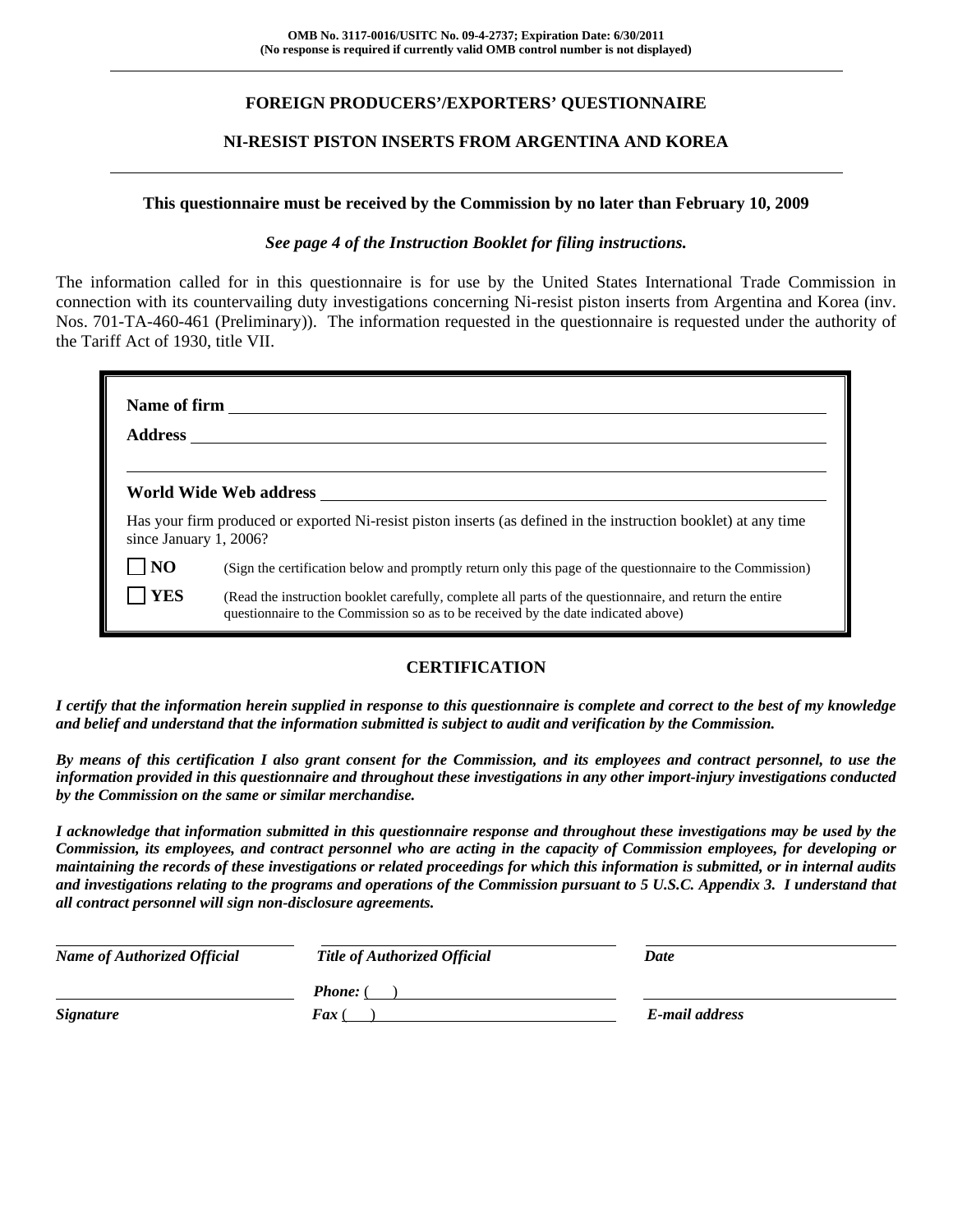Foreign Producers'/Exporters' Questionnaire – Ni-resist piston inserts from Argentina and Korea Page 2

## **PART I.—GENERAL INFORMATION**

 $\overline{a}$ 

 $\overline{a}$ 

 $\overline{a}$ 

The questions in this questionnaire have been reviewed with market participants to ensure that issues of concern are adequately addressed and that data requests are sufficient, meaningful, and as limited as possible. Public reporting burden for this questionnaire is estimated to average 20 hours per response, including the time for reviewing instructions, searching existing data sources, gathering the data needed, and completing and reviewing the questionnaire. Send comments regarding the accuracy of this burden estimate or any other aspect of this collection of information, including suggestions for reducing the burden, to the Office of Investigations, U.S. International Trade Commission, 500 E Street, SW, Washington, DC 20436.

I-1a. Please report below the actual number of hours required and the cost to your firm of preparing the reply to this questionnaire and completing the form.

**hours** dollars

- I-1b. We are interested in any comments you may have for improving this questionnaire in general or the clarity of specific questions. Please attach such comments to your response or send them to the above address.
- I-2. Provide the name and address of establishment(s) covered by this questionnaire (see page 3 of the instruction booklet for reporting guidelines). If your firm is publicly traded, please specify the stock exchange and trading symbol.

I-3. Please provide the names, street addresses (not P.O. boxes), contacts, telephone numbers, and email addresses of the **FIVE** largest U.S. importers of your firm's Ni-resist piston inserts in 2008.

| No.                     | Importer's name | <b>Contact person</b> | E-mail address | Area<br>code and<br>telephone<br>number | Share of<br>your 2008<br>exports<br>$(\%)$ |
|-------------------------|-----------------|-----------------------|----------------|-----------------------------------------|--------------------------------------------|
| $\mathbf{1}$            |                 |                       |                |                                         |                                            |
| $\mathbf{2}$            |                 |                       |                |                                         |                                            |
| 3                       |                 |                       |                |                                         |                                            |
| $\overline{\mathbf{4}}$ |                 |                       |                |                                         |                                            |
| 5                       |                 |                       |                |                                         |                                            |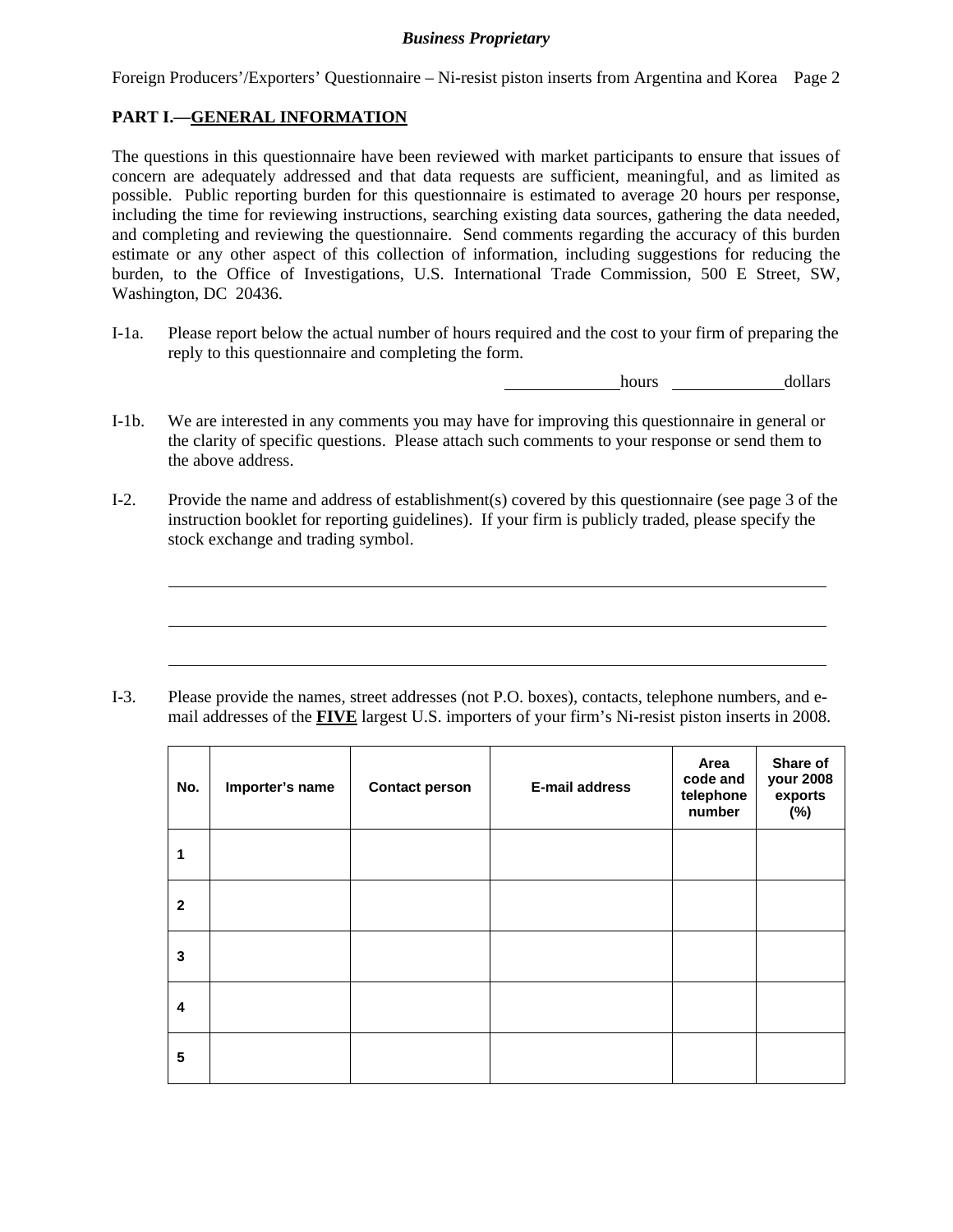Foreign Producers' Questionnaire - Ni-resist piston inserts from Argentina and Korea Page 3

# **PART I.--GENERAL INFORMATION***--Continued*

| $I-4.$ | Does your firm or any related firm produce, have the capability to produce, or have any plans to<br>produce Ni-resist piston inserts in the United States or other countries? |                                                                                                                                                                                                                                                                                       |  |  |  |  |  |
|--------|-------------------------------------------------------------------------------------------------------------------------------------------------------------------------------|---------------------------------------------------------------------------------------------------------------------------------------------------------------------------------------------------------------------------------------------------------------------------------------|--|--|--|--|--|
|        | N <sub>o</sub>                                                                                                                                                                | Yes--Please name the firm(s) and country(ies) below and, if U.S. producer(s),<br>ensure that they complete the Commission's producer questionnaire<br>(contact Joshua Kaplan via phone at 202-205-3184 or via e-mail at<br>joshua.kaplan@usitc.gov for copies of that questionnaire). |  |  |  |  |  |
| $I-5.$ |                                                                                                                                                                               | Does your firm or any related firm import or have any plans to import Ni-resist piston inserts into                                                                                                                                                                                   |  |  |  |  |  |
|        |                                                                                                                                                                               | the United States?                                                                                                                                                                                                                                                                    |  |  |  |  |  |
|        | N <sub>o</sub>                                                                                                                                                                | Yes--Please name the firm(s) below and ensure that they complete the<br>Commission's importer questionnaire (contact Joshua Kaplan for copies<br>of that questionnaire).                                                                                                              |  |  |  |  |  |
|        |                                                                                                                                                                               |                                                                                                                                                                                                                                                                                       |  |  |  |  |  |
|        |                                                                                                                                                                               |                                                                                                                                                                                                                                                                                       |  |  |  |  |  |
|        |                                                                                                                                                                               |                                                                                                                                                                                                                                                                                       |  |  |  |  |  |
|        |                                                                                                                                                                               |                                                                                                                                                                                                                                                                                       |  |  |  |  |  |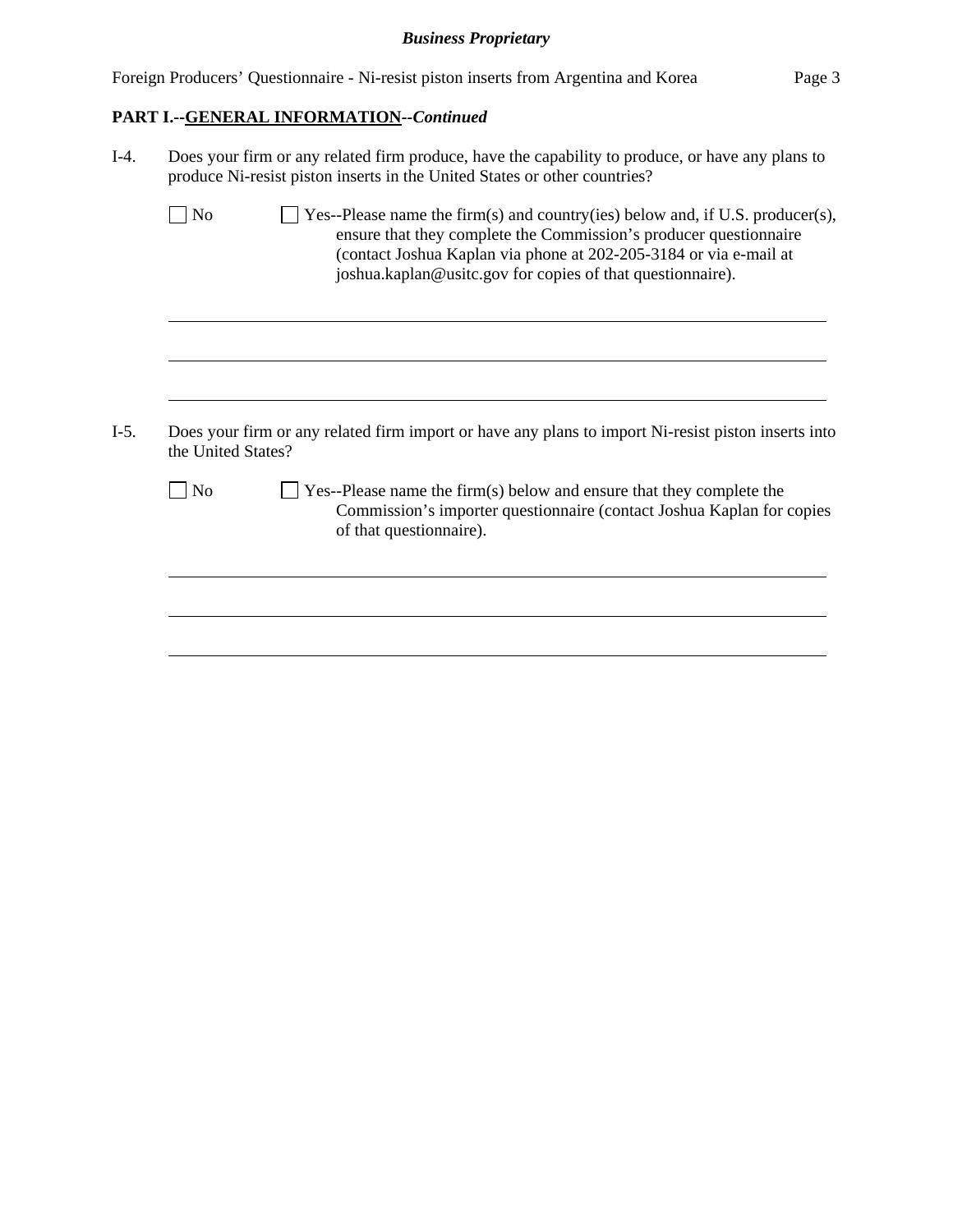Foreign Producers' Questionnaire - Ni-resist piston inserts from Argentina and Korea Page 4

## **PART II.--TRADE AND RELATED INFORMATION**

l

| $II-1.$                                                                          | Does your firm have any plans to add, expand, curtail, or shut down production capacity and/or<br>production of Ni-resist piston inserts in Argentina and/or Korea?                                                                                                                                                                                                  |  |  |  |  |
|----------------------------------------------------------------------------------|----------------------------------------------------------------------------------------------------------------------------------------------------------------------------------------------------------------------------------------------------------------------------------------------------------------------------------------------------------------------|--|--|--|--|
|                                                                                  | $\Box$ No<br>Yes--Please describe those plans, including planned dates and capacity/<br>production quantities involved, and the reason(s) for such change(s). If<br>the plans are to add or expand capacity or production, list (in descending<br>order of importance) the markets (countries) to which such additional<br>capacity or production would be directed. |  |  |  |  |
|                                                                                  |                                                                                                                                                                                                                                                                                                                                                                      |  |  |  |  |
| $II-2.$                                                                          | What percentage of your firm's total sales in its most recent fiscal year was represented by sales<br>of Ni-resist piston inserts?                                                                                                                                                                                                                                   |  |  |  |  |
|                                                                                  | Percent                                                                                                                                                                                                                                                                                                                                                              |  |  |  |  |
| $II-3.$                                                                          | Does your firm produce products other than Ni-resist piston inserts on the same equipment and<br>machinery used in the production of Ni-resist piston inserts?                                                                                                                                                                                                       |  |  |  |  |
|                                                                                  | Yes--List the following information.<br>$ $ No                                                                                                                                                                                                                                                                                                                       |  |  |  |  |
| Basis for allocation of capacity data (e.g., sales): ___________________________ |                                                                                                                                                                                                                                                                                                                                                                      |  |  |  |  |
|                                                                                  | Products produced on same equipment and share of total production in 2008 (in percent):                                                                                                                                                                                                                                                                              |  |  |  |  |
|                                                                                  | Product<br>Percent                                                                                                                                                                                                                                                                                                                                                   |  |  |  |  |
|                                                                                  | Ni-resist piston inserts                                                                                                                                                                                                                                                                                                                                             |  |  |  |  |
|                                                                                  |                                                                                                                                                                                                                                                                                                                                                                      |  |  |  |  |
|                                                                                  |                                                                                                                                                                                                                                                                                                                                                                      |  |  |  |  |
|                                                                                  |                                                                                                                                                                                                                                                                                                                                                                      |  |  |  |  |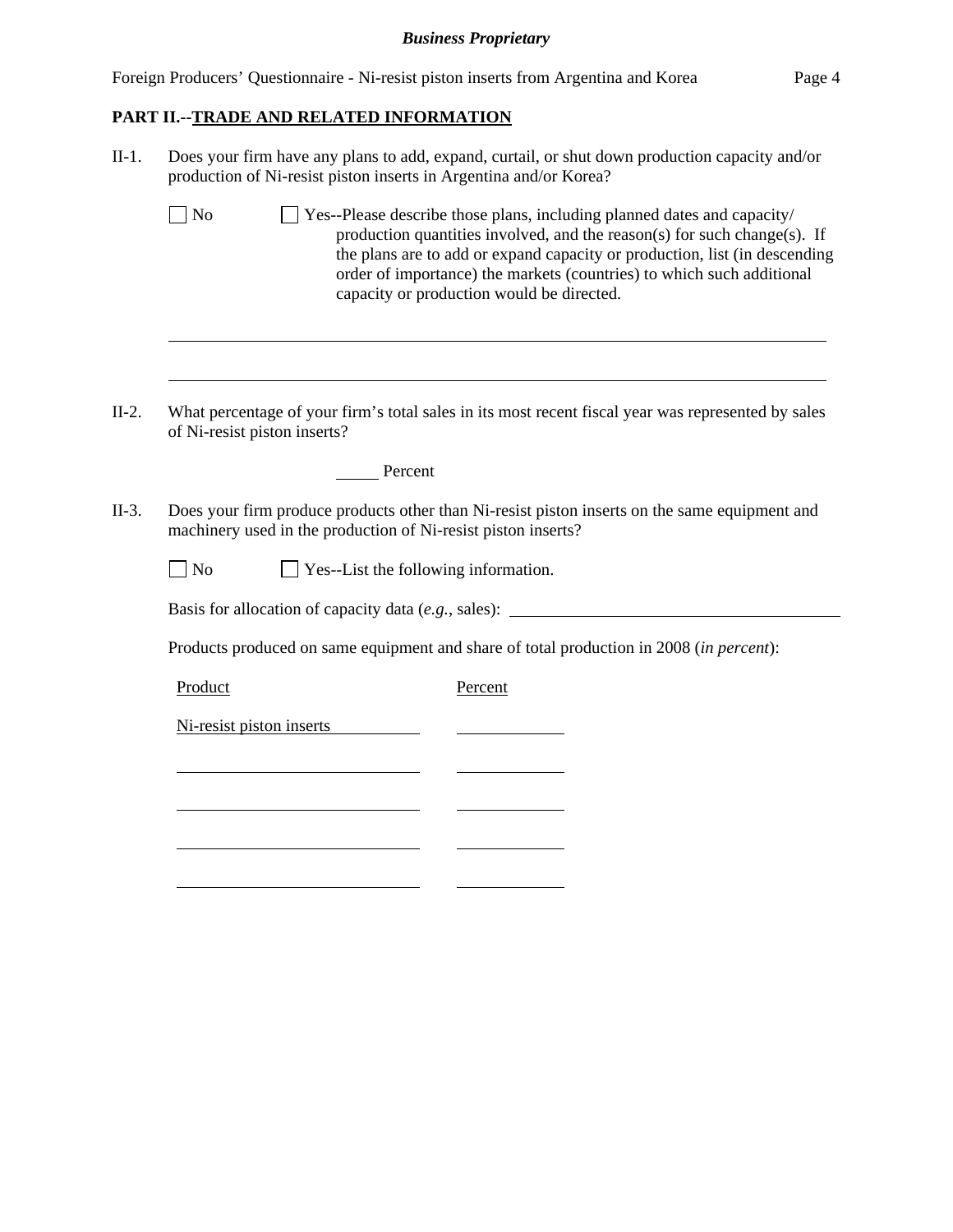Foreign Producers' Questionnaire - Ni-resist piston inserts from Argentina and Korea Page 5

### **PART II.--TRADE AND RELATED INFORMATION***--Continued*

II-4. Has your firm, since 2006, maintained any inventories of Ni-resist piston inserts in the United States (not including inventories held by firms identified in questions I-3, I-4, or I-5)?

No  $\Box$  Yes--Report the quantity (in pounds) of such end-of-period inventories below.

| 2006 | 2007 | 2008 |
|------|------|------|
|      |      |      |

II-5. Does your firm sell Ni-resist piston inserts over the internet?

No Ses--Please describe, noting the estimated percentage of your firm's total sales of Ni-resist piston inserts in 2008 accounted for by internet sales.

II-6. Are the Ni-resist exported by your firm subject to antidumping findings or remedies in any WTOmember countries?

l

 $\overline{a}$ 

 $\overline{a}$ 

 $\Box$  No  $\Box$  Yes--List the products(s), countries affected, and the date of such findings/remedies.

| <b>Product</b> | Country | <b>Date</b> |  |
|----------------|---------|-------------|--|
|                |         |             |  |
|                |         |             |  |
|                |         |             |  |
|                |         |             |  |
|                |         |             |  |
|                |         |             |  |